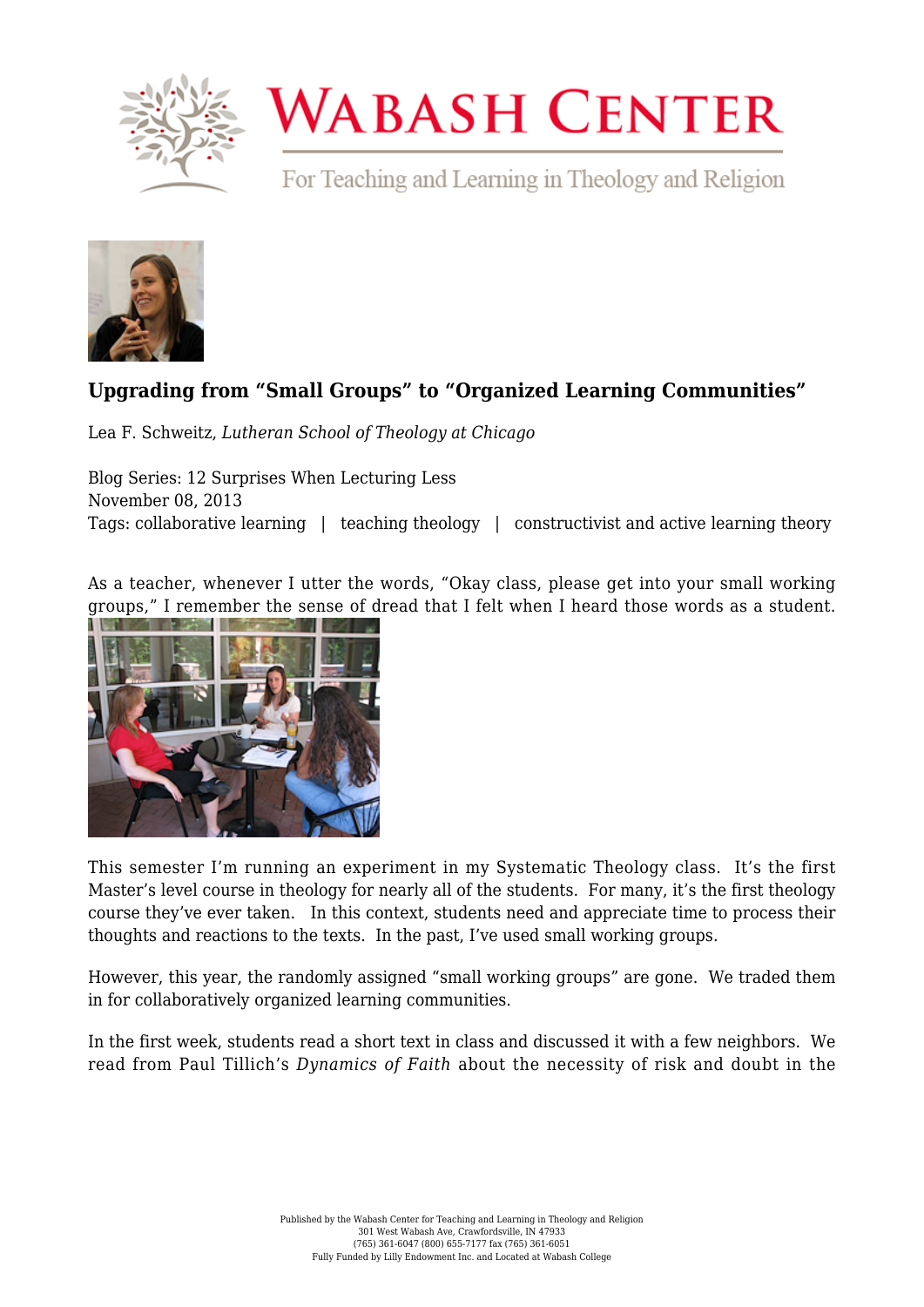theological adventure. They were given time to read and to discuss. Then, we debriefed as a class.



First, we explored the text. The content of the reading

itself encouraged students to take the risk and speak up. Then, we shifted to discuss what makes for a productive learning community.

Students named many gifts:

- time keeper (i.e., someone to keep the community focused on the task at hand).
- case studies manager (i.e., someone to apply abstract concepts to practical situations)
- questioner (i.e., someone to press the hard questions)
- dreamer (i.e., someone with vision to imagine other ways to do things)
- connector (i.e., someone who can draw together disparate claims and questions)

At the end, each student claimed his or her gifts, and small learning communities were assigned so that each community had a diversity of gifts. In these communities, gifts have been claimed and affirmed, and everyone is expected to make her or his unique contribution to



the common vision of the task at hand.

Of course, some days we're all just tired, but early results from the experiment are encouraging. On the whole, I haven't seen that look of dread when I say, "Okay class, please gather in your learning communities." There are further theological connections to mine. Yet, even without my saying a word, they are learning something important about beloved community and the gifts of the Spirit as we model an intentional way to organize faithful, diverse folks.

How do you organize student peer groups?